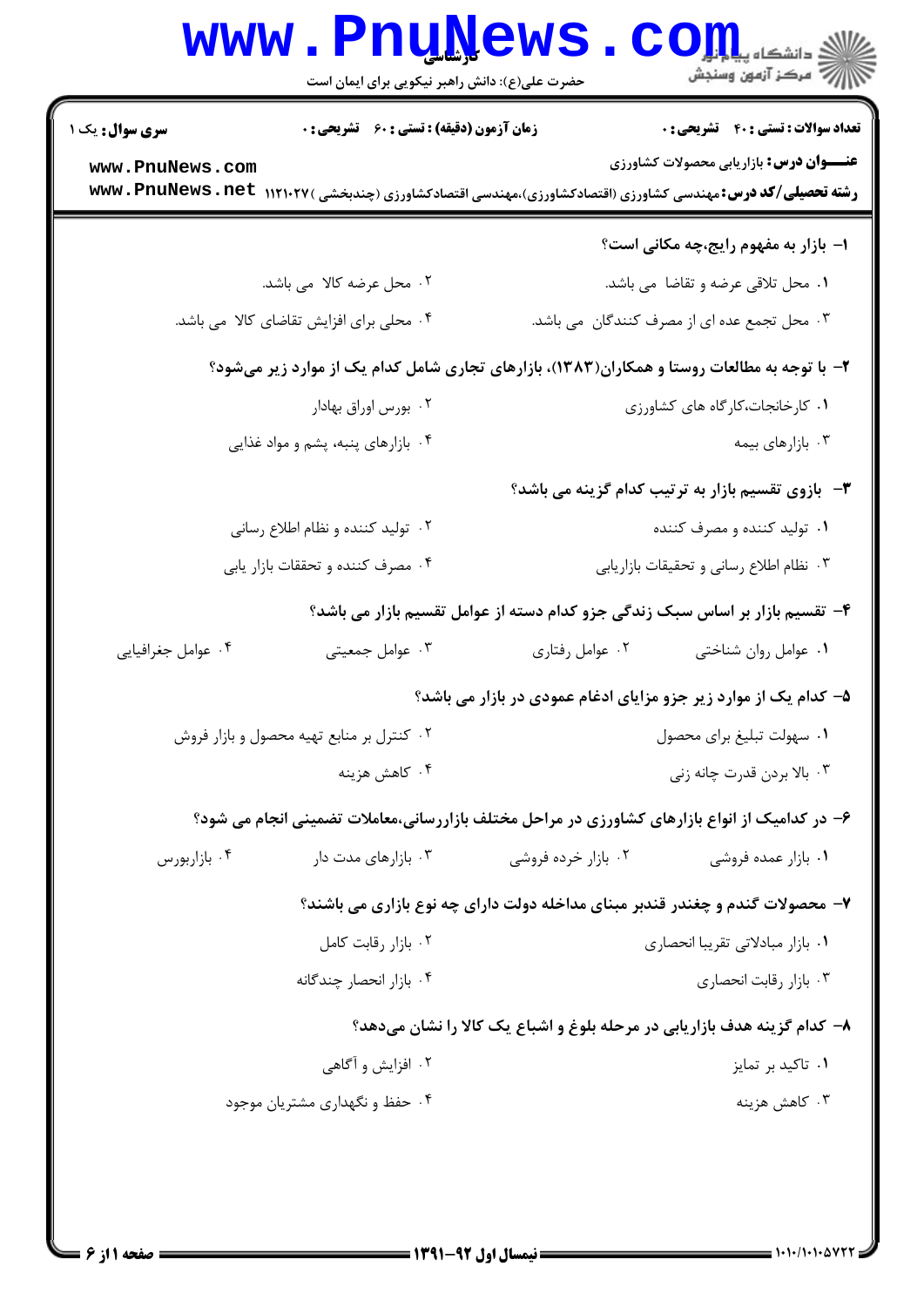|                                                                                                                                 | www.PnuNews<br>حضرت علی(ع): دانش راهبر نیکویی برای ایمان است                                                                                                              |                                                                              |                                                                                                |
|---------------------------------------------------------------------------------------------------------------------------------|---------------------------------------------------------------------------------------------------------------------------------------------------------------------------|------------------------------------------------------------------------------|------------------------------------------------------------------------------------------------|
| <b>سری سوال : ۱ یک</b><br>www.PnuNews.com                                                                                       | <b>زمان آزمون (دقیقه) : تستی : 60 ٪ تشریحی : 0</b><br><b>رشته تحصیلی/گد درس:</b> مهندسی کشاورزی (اقتصادکشاورزی)،مهندسی اقتصادکشاورزی (چندبخشی )۱۲۱۰۲۷ Dww . PnuNews . net |                                                                              | <b>تعداد سوالات : تستی : 40 - تشریحی : .</b><br><b>عنـــوان درس:</b> بازاریابی محصولات کشاورزی |
|                                                                                                                                 |                                                                                                                                                                           | ۹- کدام یک از موارد زیر مراحل تکامل بازاریابی را به ترتیب نشان می دهد؟       |                                                                                                |
| ۰۱ مرحله خودکفائی-مرحله ارتباطات اولیه- مرحله پایاپای ساده- مرحله بازارهای محلی- مرحله اقتصاد پولی-مرحله سرمایهداران اولیه-     |                                                                                                                                                                           |                                                                              | مرحله توليد انبوه- مرحله جوامع كنوني                                                           |
| ۰۲ مرحله ارتباطات اولیه-مرحله خودکفائی- مرحله پایاپای ساده- مرحله بازارهای محلی- مرحله اقتصاد پولی-مرحله سرمایهداران اولیه-     |                                                                                                                                                                           |                                                                              | مرحله توليد انبوه- مرحله جوامع كنوني                                                           |
| ۰۳ مرحله ارتباطات اولیه- مرحله پایاپای ساده-مرحله خودکفائی- مرحله بازارهای محلی- مرحله اقتصاد پولی-مرحله سرمایهداران اولیه-     |                                                                                                                                                                           |                                                                              | مرحله توليد انبوه- مرحله جوامع كنوني                                                           |
| ۰۴ مرحله ارتباطات اولیه- مرحله پایاپای ساده- مرحله بازارهای محلی- مرحله اقتصاد پولی-مرحله سرمایهداران اولیه- مرحله تولید انبوه- |                                                                                                                                                                           |                                                                              | مرحله جوامع كنوني-مرحله خودكفائي                                                               |
|                                                                                                                                 |                                                                                                                                                                           | ۱۰– افزایش یا حفظ مشتریان(خلاقیت و نوآوری) اشاره به کدام بعد بازاریابی دارد؟ |                                                                                                |
| ۰۴ بازارگردی                                                                                                                    | ۰۳ بازارگرمی                                                                                                                                                              | ۰۲ بازارداری                                                                 | ۰۱ بازارگرایی                                                                                  |
| زمینههای کالاها و کیفیت آن، قیمت، توزیع، تبلیغات و بسته بندی به نحوی سازمان یافته و هماهنگ در راستای وصول به                    | 11- کدام گزینه نوعی از بازاریابی است که تمام اجزا و عناصر نظام بازاریابی یعنی اطلاعات، شرایط محیطی، تصمیمگیریها در                                                        |                                                                              | اهداف حركت كنند.                                                                               |
| ۰۴ بازاریابی اجتماعی                                                                                                            | ۰۳ بازاریابی راهبردی                                                                                                                                                      | ٠٢ بازاريابي سازماني                                                         | ٠١. بازاريابي خدماتي                                                                           |
|                                                                                                                                 |                                                                                                                                                                           |                                                                              | 1۲– نتیجه گرایش محصول کدام است؟                                                                |
|                                                                                                                                 | ۰۲ بهبود کارآیی تولید و توزیع                                                                                                                                             |                                                                              | ٠١. ايجاد تقاضا                                                                                |
|                                                                                                                                 | ۰۴ تعیین نیازها و خواسته ها                                                                                                                                               |                                                                              | ۰۳ نزدیک بینی در بازاریابی                                                                     |
|                                                                                                                                 |                                                                                                                                                                           | ۱۳– کدام یک از موارد زیر مهم ترین عنصر موجود در آمیخته بازاریابی میباشد؟     |                                                                                                |
| ۰۴ ترفیع و تشویق                                                                                                                | ۰۳ توزیع                                                                                                                                                                  | ۰۲ تقاضا                                                                     | ۰۱ محصول                                                                                       |
|                                                                                                                                 |                                                                                                                                                                           | ۱۴- قدرت و توانایی کالاها و خدمات برای رفع احتیاجات بشر را چه می نامند؟      |                                                                                                |
| ۰۴ توزیع                                                                                                                        | ۰۳ مبادله                                                                                                                                                                 | ۰۲ فایده                                                                     | ۰۱ تولید                                                                                       |
|                                                                                                                                 |                                                                                                                                                                           | ۱۵- آغلب پیچیدگی و مشکلات بازاریابی کشاورزی مربوط به کدام عامل می باشد؟      |                                                                                                |
|                                                                                                                                 | ۰۲ کشش پذیری محصولات کشاورزی                                                                                                                                              |                                                                              | ۰۱ ناپایداری قیمت محصولات کشاورزی                                                              |
|                                                                                                                                 | ۰۴ تولیدکنندگان محصولات کشاورزی                                                                                                                                           |                                                                              | ۰۳ خصوصیات محصولات کشاورزی                                                                     |
|                                                                                                                                 |                                                                                                                                                                           |                                                                              |                                                                                                |

**: صفحه 2 از 6 =**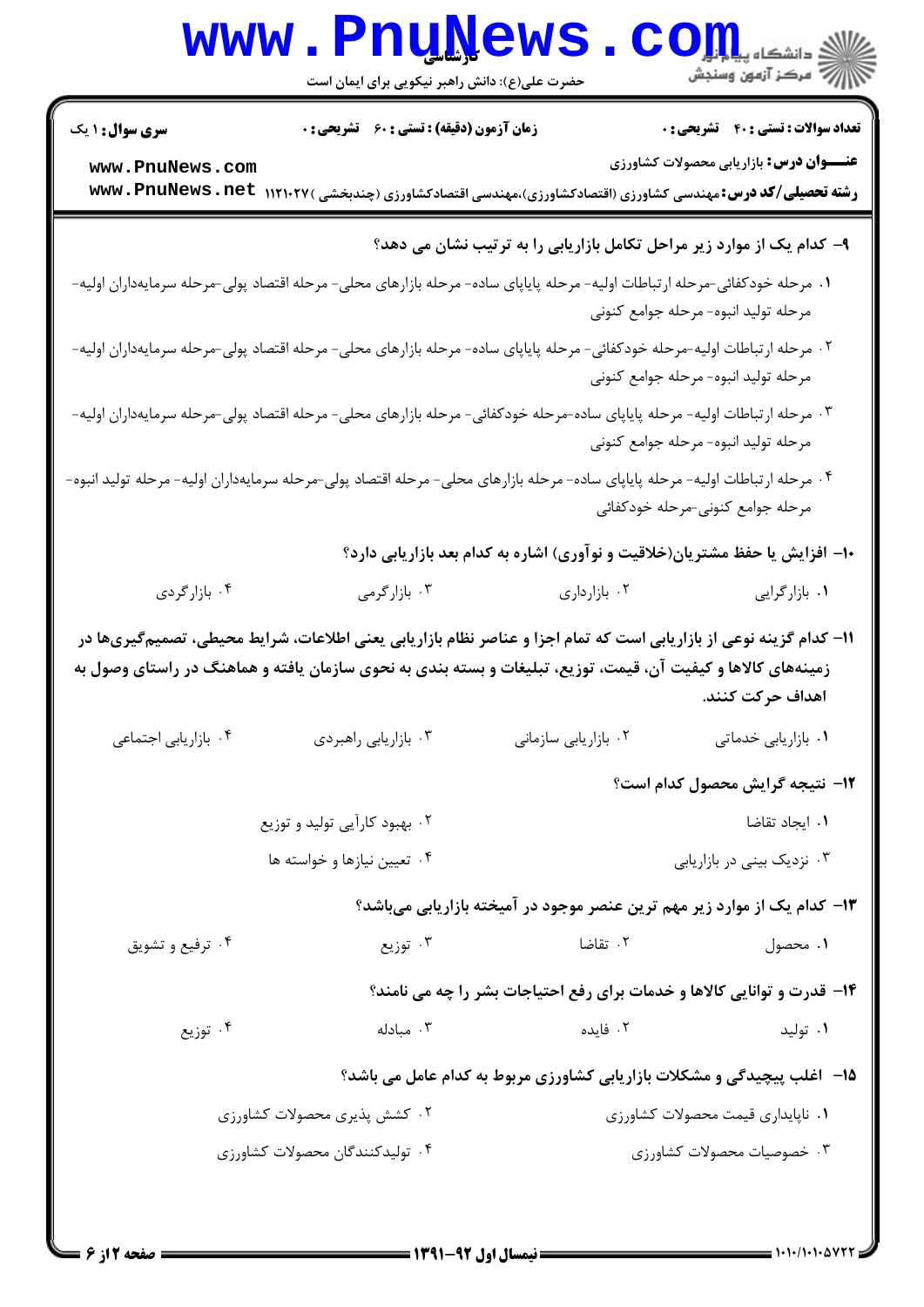|                                           | حضرت علی(ع): دانش راهبر نیکویی برای ایمان است      | <b>UTAC M D</b><br>≶ دانشڪاه پ <b>يا ۽ نور</b><br>∕7 مرڪز آزمون وسنجش                                                                                                                                                 |
|-------------------------------------------|----------------------------------------------------|-----------------------------------------------------------------------------------------------------------------------------------------------------------------------------------------------------------------------|
| <b>سری سوال : ۱ یک</b><br>www.PnuNews.com | <b>زمان آزمون (دقیقه) : تستی : 60 ٪ تشریحی : 0</b> | <b>تعداد سوالات : تستي : 40 - تشريحي : 0</b><br><b>عنـــوان درس:</b> بازاریابی محصولات کشاورزی<br><b>رشته تحصیلی/کد درس:</b> مهندسی کشاورزی (اقتصادکشاورزی)،مهندسی اقتصادکشاورزی (چندبخشی )۱۲۱۰۲۷ Mww . PnuNews . net |
|                                           |                                                    | ۱۶- لازمه موفقیت در کشت منطقه ای و تخصیص در تولید محصولات کشاورزی ایجاد کدام نظام میباشد؟                                                                                                                             |
| ۰۴ نظام بازار رسانی                       | ۰۳ نظام بازاريابي                                  | ٠١. نظام بازاريابي كارا<br>۰۲ نظام بازار رسانی کارا                                                                                                                                                                   |
|                                           |                                                    | ۱۷– کدام دسته از واسطه های بازاریابی مراکز تولیدی را در امر انبارداری و جابه جایی کالا تا رسیدن به مقصد یاری می کنند؟                                                                                                 |
|                                           | ۰۲ واحد های توزیع فیزیکی                           | ۰۱ دلالان                                                                                                                                                                                                             |
|                                           | ۰۴ واسطه های مالی                                  | ۰۳ واحد های خدمات بازاریابی                                                                                                                                                                                           |
|                                           |                                                    | ۱۸− به رغم سهم عمده ایران در تولید خرما در جهان، صادرات آن محدود بوده و قیمت آن در بازارهای جهانی پایین است،این<br>اختلاف قیمت به طور عمده ناشی از چیست؟                                                              |
|                                           | ۰۲ خشکسالی- نامرغوب بودن تولیدات                   | ٠١ خشكسالى- نامناسب بودن بازاريابي                                                                                                                                                                                    |
|                                           | ۰۴ نامناسب بودن كيفيت بسته بندي- ضعف بازاريابي     | ۰۳ نامرغوب بودن تولیدات و ضعف بازاریابی                                                                                                                                                                               |
|                                           |                                                    | ۱۹- آخرین مرحله عملکرد و فعالیتهای فیزیکی بازاریابی کدام است؟                                                                                                                                                         |
|                                           | ۰۲ جمع آوری محصول                                  | ۰۱ برداشت و عرضه محصول                                                                                                                                                                                                |
|                                           | ۰۴ توزیع مکانی                                     | ۰۳ افزايش عرضه                                                                                                                                                                                                        |
|                                           |                                                    | ۲۰- کدام یک از موارد زیر جزو فعالیت های تسهیلاتی بازاریابی می باشد؟                                                                                                                                                   |
|                                           | ۰۲ انبارداری                                       | ۰۱ خريد و فروش                                                                                                                                                                                                        |
|                                           | ۰۴ تبدیل و حمل و نقل                               | ۰۳ درجه بندی و بسته بندی                                                                                                                                                                                              |
|                                           |                                                    | <b>۲۱</b> - حمل و نقل مناسب محصولات کشاورزی،چه نتیجه ای را در بر دارد؟                                                                                                                                                |
|                                           | ۰۲ کیفیت محصول را حفظ می کند                       | ٠١. مطلوبيت مكانى ايجاد مى كند                                                                                                                                                                                        |
|                                           | ۰۴ شعاع بازاریابی را کاهش می دهد                   | ۰۳ مطلوبیت زمانی ایجاد می کند                                                                                                                                                                                         |
|                                           |                                                    | <b>۲۲</b> – کدامیک از خدمات بازاریابی بعنوان یک نظام مرکب است؟                                                                                                                                                        |
|                                           | ۰۲ حمل و نقل                                       | ٠١ جمع آوري محصولات                                                                                                                                                                                                   |
|                                           | ۰۴ تبدیل و فرآوری                                  | بسته بندی $\cdot$ ۳                                                                                                                                                                                                   |
|                                           |                                                    | <b>۲۳</b> - کدامیک از جمله دلایل انبار کردن محصولات کشاورزی نمی باشد؟                                                                                                                                                 |
|                                           | ۰۲ مقابله باتولیدمتمرکز برای تقاضای پراکنده        | ۰۱ مقابله با تقاضای متمرکز برای تولید پراکنده                                                                                                                                                                         |
|                                           | ۰۴ فرصت بیشتر برای بسته بندی وبسته بندی            | ۰۳ امکان فروش با قیمت بهتر در آینده                                                                                                                                                                                   |

**TALE** 

П

 $= 1.1 - 11.1 - 000$ 

 $-0.01$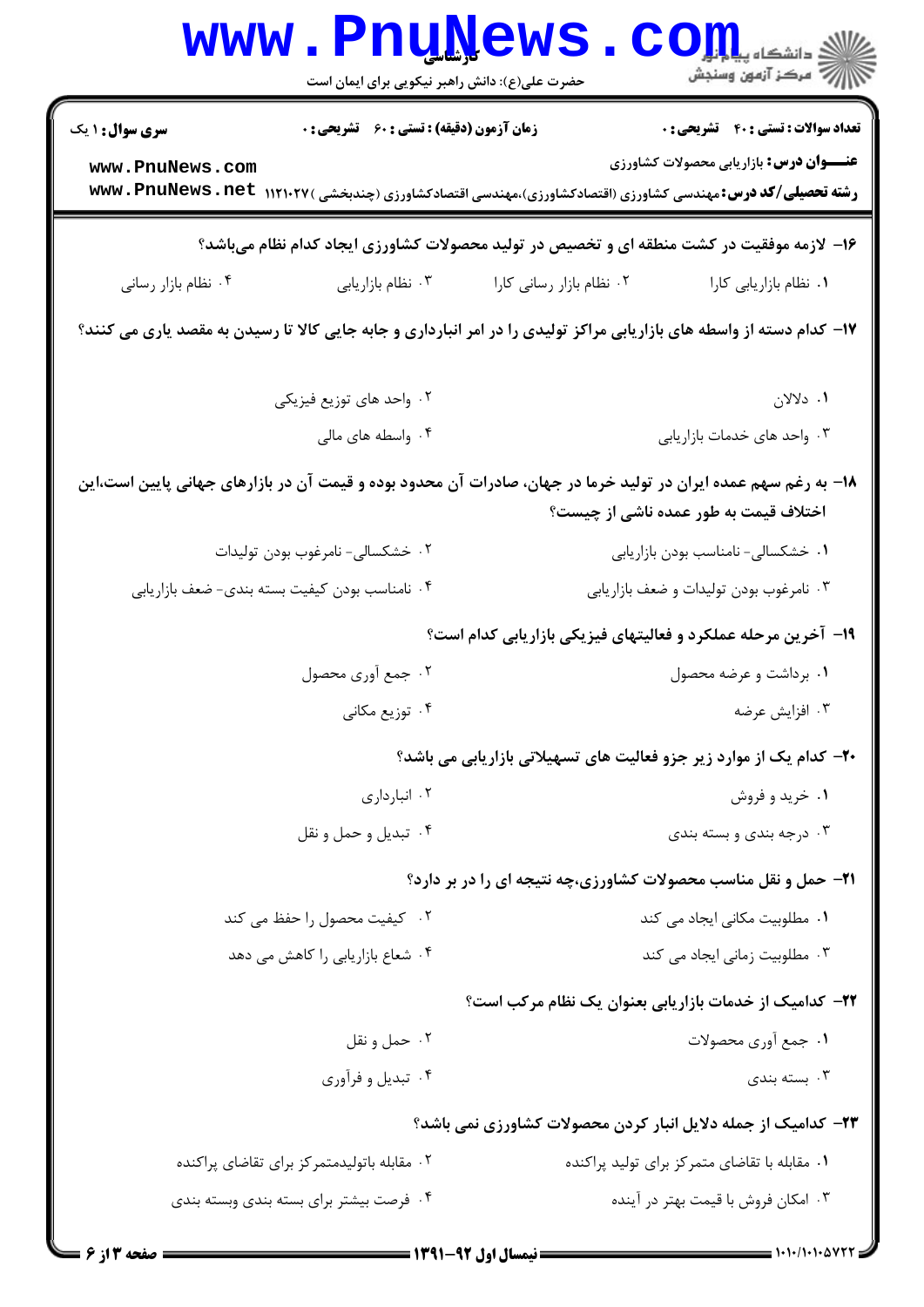|                                                                                                                    | <b>WWW.PNUNEWS</b><br>حضرت علی(ع): دانش راهبر نیکویی برای ایمان است |                                                                                                                     | الله دانشکاه پ <b>یابازل</b><br>ایران مرکز آزمون وسنجش |
|--------------------------------------------------------------------------------------------------------------------|---------------------------------------------------------------------|---------------------------------------------------------------------------------------------------------------------|--------------------------------------------------------|
| <b>سری سوال : ۱ یک</b>                                                                                             | <b>زمان آزمون (دقیقه) : تستی : 60 ٪ تشریحی : 0</b>                  |                                                                                                                     | <b>تعداد سوالات : تستی : 40 - تشریحی : .</b>           |
| www.PnuNews.com                                                                                                    |                                                                     | <b>رشته تحصیلی/کد درس:</b> مهندسی کشاورزی (اقتصادکشاورزی)،مهندسی اقتصادکشاورزی (چندبخشی )۱۲۱۰۲۷ Dww . PnuNews . net | <b>عنـــوان درس:</b> بازاریابی محصولات کشاورزی         |
|                                                                                                                    |                                                                     | ۲۴- بهترین راه در تعادل میان عرضه و تقاضای محصولات کشاورزی میباشد که زمان تولید و مصرف آنها هماهنگ نیست             | ،کدام است؟                                             |
|                                                                                                                    | ۰۲ توزیع مناسب                                                      |                                                                                                                     | ٠١. بسته بندى مناسب                                    |
|                                                                                                                    | ۰۴ درجه بندی مناسب                                                  |                                                                                                                     | ۰۳ نگهداری این محصولات درانبار                         |
|                                                                                                                    |                                                                     | ۲۵– کدامیک از جمله مشکلات عمده در کشاورزی می باشند که میزان کشت و نوع کشت را به دور از نیازهای مصرف کنندگان         | موجب مي شود؟.                                          |
|                                                                                                                    | ۰۲ عدم ثبات قیمت گذاری و عدم بسته بندی مناسب                        | ۰۱ عدم ثبات قیمت گذاری و عدم ارائه شبکه تضمینی خرید                                                                 |                                                        |
|                                                                                                                    | ۰۴ عدم انبار داری مناسب و عدم بسته بندی مناسب                       |                                                                                                                     | ۰۳ عدم ثبات قیمت گذاری و عدم انبار داری مناسب          |
|                                                                                                                    |                                                                     | ۲۶- با توجه به مطالعات روستا و همکاران(۱۳۸۳)، دومین هدف تبلیغات در روند بازاریابی،کدام است؟                         |                                                        |
|                                                                                                                    | ۰۲ ایجاد شهرت و محبوبیت برای کالا                                   |                                                                                                                     | ۰۱ تغیر رفتار خریدار و ترغیب او به خرید آزمایشی کالا   |
|                                                                                                                    | ۰۴ آگاهی دادن به مصرف کنندگان یا مشتریان                            |                                                                                                                     | ۰۳ یادآوری به مشتریان گذشته                            |
|                                                                                                                    |                                                                     |                                                                                                                     | ۲۷- خریداران محلی جزو کدام دسته از واسطه ها می باشند؟  |
| ۰۴ دلال ها                                                                                                         | ۰۳ واسطه های تجاری                                                  | ۰۲ واسطه های سوداگر                                                                                                 | ٠١ واسطه هاى عامل                                      |
| ۲۸– کدامیک منبع اطلاعاتی موثری برای تولیدکنندگان و خریداران در زمینه های گوناگون بازار از جمله محصولات جدید، رقبا، |                                                                     |                                                                                                                     | سطح قیمتها و شرایط بازار هستند؟                        |
| ۰۴ واسطه های عامل                                                                                                  | ۰۳ کمیسیون بگیرها                                                   | ۰۲ خرده فروش ها                                                                                                     | ٠١ عمده فروش ها                                        |
|                                                                                                                    |                                                                     | ۲۹- کدام یک از موارد زیر علاوه بر نقش واسطه ای، جزو منابع اعتباری نیز برای کشاورزان تلقی میشوند؟                    |                                                        |
|                                                                                                                    | ۰۲ میدان داران وتعاونی ها                                           |                                                                                                                     | ٠١ خريداران محلي و سلف خرها                            |
|                                                                                                                    | ۰۴ تجار حق العمل و تعاوني ها                                        |                                                                                                                     | ۰۳ سلف خرها                                            |
|                                                                                                                    |                                                                     | ۳۰- کدام یک از موارد زیر جریانات شبکه توزیع رانشان می دهد؟                                                          |                                                        |
|                                                                                                                    |                                                                     |                                                                                                                     | ٠١ جريان مواد-جريان مالكيت-جريان پول-جريان ارتباطات    |
|                                                                                                                    |                                                                     |                                                                                                                     | ٠٢ جريان مواد-جريان مالكيت-جريان پول- جريان اطلاعات    |
|                                                                                                                    |                                                                     | ۰۳ جریان مالکیت-جریان پول-جریان ارتباطات- جریان اطلاعات                                                             |                                                        |
|                                                                                                                    |                                                                     | ۰۴ جريان مواد جريان پول-جريان ارتباطات- جريان اطلاعات                                                               |                                                        |
|                                                                                                                    |                                                                     |                                                                                                                     |                                                        |
|                                                                                                                    |                                                                     |                                                                                                                     | 1.1.7.1.1.7.7                                          |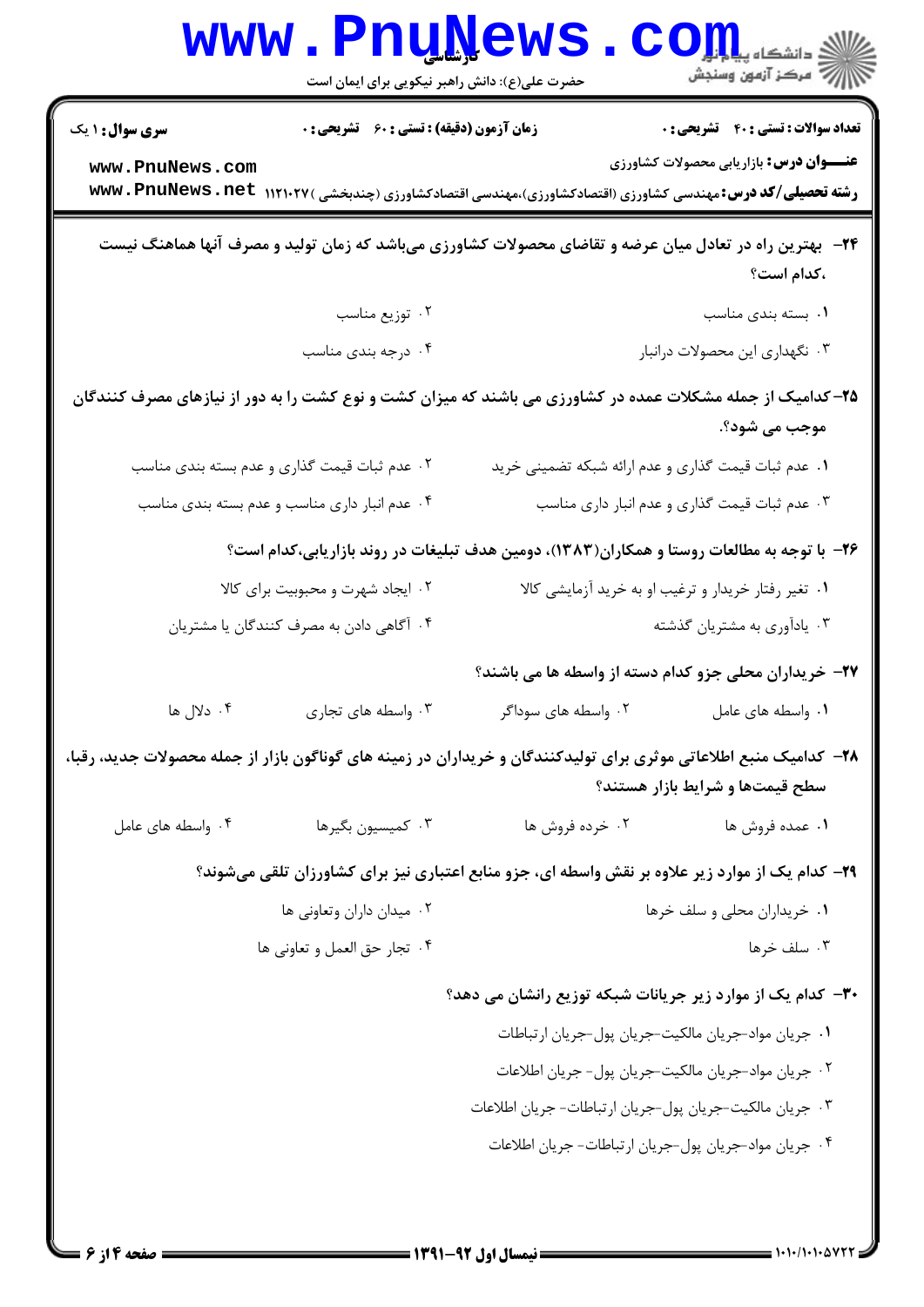|                        | <b>www.PnuNews</b><br>حضرت علی(ع): دانش راهبر نیکویی برای ایمان است                                                 |                   | دانشکاه پی <mark>ا با د</mark> ر<br>رُ⁄ مرڪز آزمون وسنڊش                      |
|------------------------|---------------------------------------------------------------------------------------------------------------------|-------------------|-------------------------------------------------------------------------------|
| <b>سری سوال : ۱ یک</b> | زمان آزمون (دقیقه) : تستی : 60 ٪ تشریحی : 0                                                                         |                   | <b>تعداد سوالات : تستی : 40 قشریحی : 0</b>                                    |
| www.PnuNews.com        | <b>رشته تحصیلی/کد درس:</b> مهندسی کشاورزی (اقتصادکشاورزی)،مهندسی اقتصادکشاورزی (چندبخشی )۱۲۱۰۲۷ Dww . PnuNews . net |                   | <b>عنـــوان درس:</b> بازاریابی محصولات کشاورزی                                |
|                        | ۳۱– هرچه بازار محصول در مراحل مختلف مسیر بازاریابی رقابتی تر باشد، افزایش قیمت محصول و حاشیه بازاریابی به ترتیب     |                   | چگونه است؟                                                                    |
| ۰۴ بیشتر-بیشتر         | ۰۳ بیشتر-کمتر                                                                                                       | ۰۲ کمتر -بیشتر    | ۰۱ کمتر -کمتر                                                                 |
|                        | ۳۲–۔ شکاف قیمتی در سطوح مختلف بازاررسانی شامل تولید کننده، عمدهفروشان و خردهفروشان،را چه می نامند؟                  |                   |                                                                               |
|                        | ۰۲ حاشیه مطلق بازاریابی                                                                                             |                   | ٠١ حاشيه بازاريابي                                                            |
|                        | ۰۴ حاشیه ناخالص بازاریابی                                                                                           |                   | ۰۳ حاشیه نسبی بازاریابی                                                       |
|                        | ۳۳– این نوع کارایی عبارت است از استعداد بازار در تخصیص بهینه منابع و هماهنگ سازی تولید و مصرف.                      |                   |                                                                               |
| ۰۴ کارایی قیمتی        | ۰۳ کارایی توزیع                                                                                                     | ۰۲ کارایی عملیاتی | ٠١ كارايي بازاريابي                                                           |
|                        |                                                                                                                     |                   | ۳۴– کدام یک از موارد زیر جزو زمینه های تحقیقات بازاریابی <u>نمی</u> باشد؟     |
|                        | ۰۲ تحقیق در زمینه فروش                                                                                              |                   | ۰۱ تحقیق در زمینه تولید                                                       |
|                        | ۰۴ تحقیق در زمینه تبلیغات                                                                                           |                   | ۰۳ تحقیق در زمینه وسعت و سهم بازار                                            |
|                        |                                                                                                                     |                   | ۳۵- کدام یک از موارد زیر به مرحله چهارم یک پژوهش بازاریابی اشاره دارد؟        |
|                        | ۰۲ تعیین نمونه                                                                                                      |                   | ۰۱ تعیین اهداف                                                                |
|                        | ۰۴ تعیین نیازهای اطلاعاتی                                                                                           |                   | ٠٣ تعيين منابع اخذاطلاعات                                                     |
|                        |                                                                                                                     |                   | ۳۶- کدام یک از موارد زیر جزو منابع ریسک در بازاریابی نمی باشد؟                |
| ۰۴ ریسک بازار          | ۰۳ <sub>ر</sub> یسک مال <sub>ی</sub>                                                                                | ۰۲ ریسک قیمت      | ۰۱ ریسک تولید                                                                 |
|                        | 37- هرچه درجه ریسک گریزی کشاورزبیشتر باشد، درجه تنوع در فعالیت ها و یا محصولات تولیدی وی چگونه است؟                 |                   |                                                                               |
|                        | ۰۲ بیشتر است                                                                                                        |                   | ۰۱ کمتراست                                                                    |
|                        | ۰۴ ابتدا بیشتر و سپس کمتر است                                                                                       |                   | ۰۳ تغییری نمی کند                                                             |
|                        |                                                                                                                     |                   | ۳۸- کدام یک از موارد زیر جزو مزایای مشارکت دولت در بازاریابی کشاورزی نمیباشد؟ |
|                        | ۰۲ تدوین قوانین و توسعه بازاریابی                                                                                   |                   | ۰۱ حفظ منافع کشاورزان و مصرف کنندگان                                          |
|                        | ۰۴ ثبات قیمتها                                                                                                      |                   | ۰۳ کاهش فاصله بین تولید کننده و مصرف کننده                                    |
|                        |                                                                                                                     |                   |                                                                               |
|                        |                                                                                                                     |                   |                                                                               |